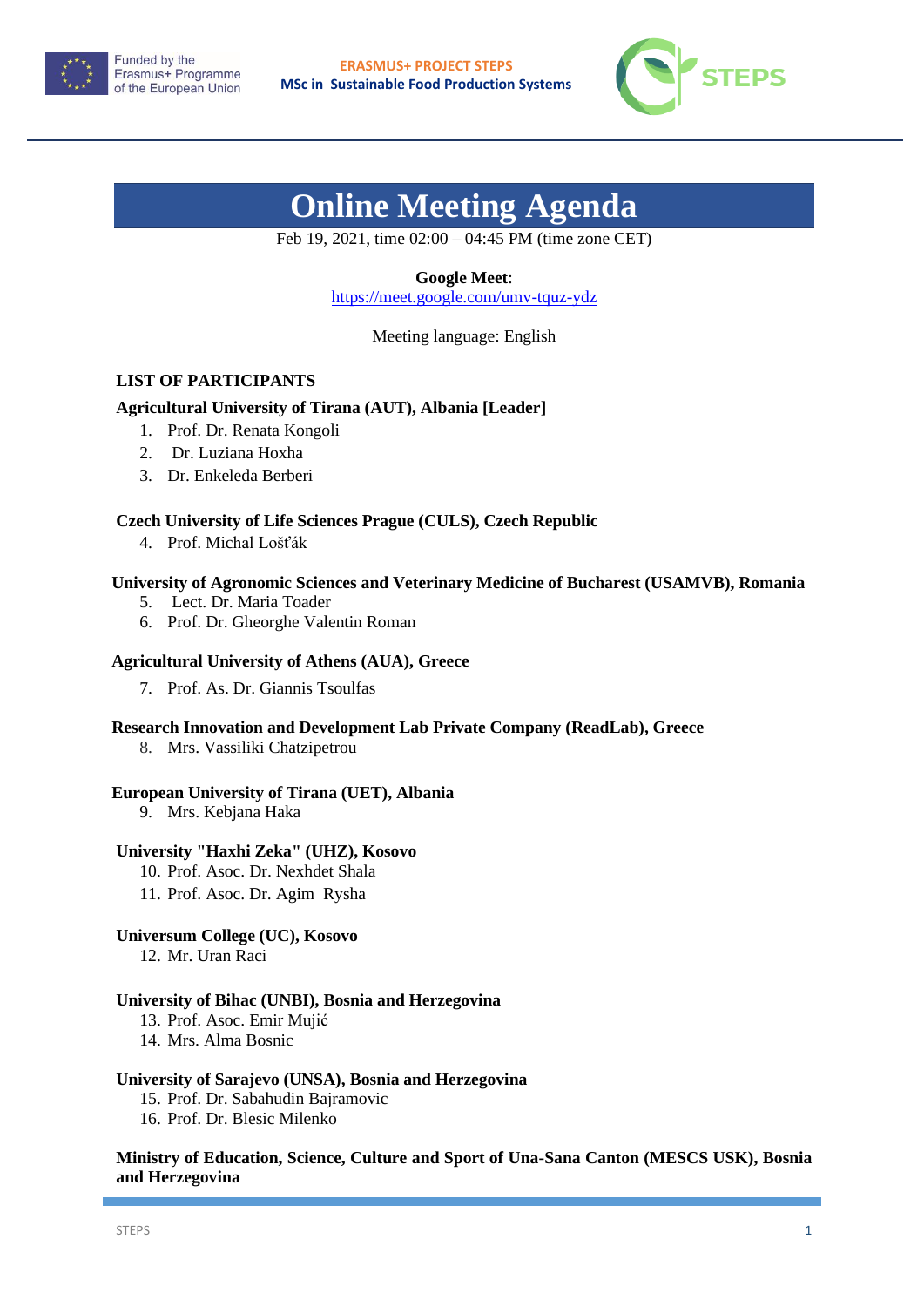



# 17. Mrs Šulić Azra

**Location** 

**Google Meet**:

https://meet.google.com/umv-tquz-ydz